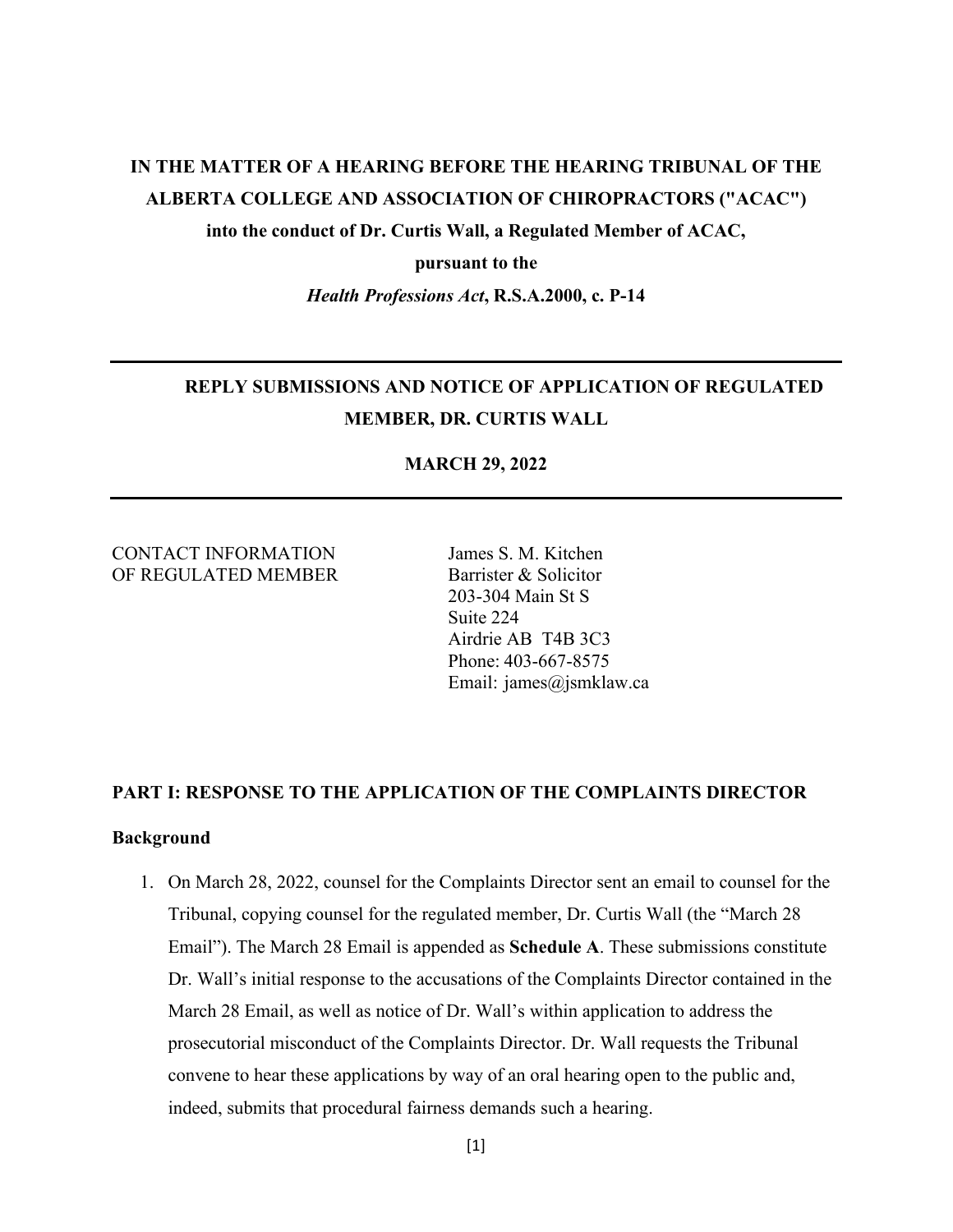#### **The Tribunal's March 16 Decision**

- 2. On March 16, 2022, the Tribunal issued a Decision ordering, in the last three paragraphs, a partial publication ban that permitted the publication of expert witness transcripts, but with redactions of names. The Tribunal denied the Complaints Director's February 25, 2022 application for a total publication ban.
- 3. The Tribunal's Decision, although perhaps not fully clear, indicated the following:
	- a. That the names (and any identifying details) of College staff, counsel, and Tribunal members be redated in the published versions of the expert witness transcripts that were to be publicly released. The context of this case strongly indicates these categories include  $\qquad \qquad$ , the Hearings Director, , and the four Tribunal members.
	- b. The names (and any identifying details) of "the witnesses". The context of this case and the publication ban sought by the Complaints Director strongly indicates the "witnesses" are all lay witnesses and/or all the witnesses called by the Complaints Director and does not mean Dr. Wall's expert witnesses.
- 4. There is no live issue or contest between the Complaints Director and Dr. Wall regarding part **a** above. The Complaints Director has not alleged, and the fact is, nobody in this first category has been identified in any way. Care was taken to redact the names of these individuals and any identifying details.
- 5. That is, unless "counsel" is taken to include counsel for Dr. Wall, Mr. Kitchen. As will be elaborated on below, the context of the case, the application for a publication ban, the open court presumption, and the Decision strongly indicate that "counsel" only includes the two lawyers involved who do not positively want their names published, being

 Absent clear contrary direction, the plain reading of the term "counsel" in this case does not include Mr. Kitchen. Further, it does not appear that the Complaints Director has taken the position that "counsel" includes Mr. Kitchen, which is inconsistent with his position that the term "witnesses" includes Dr. Wall's expert witnesses.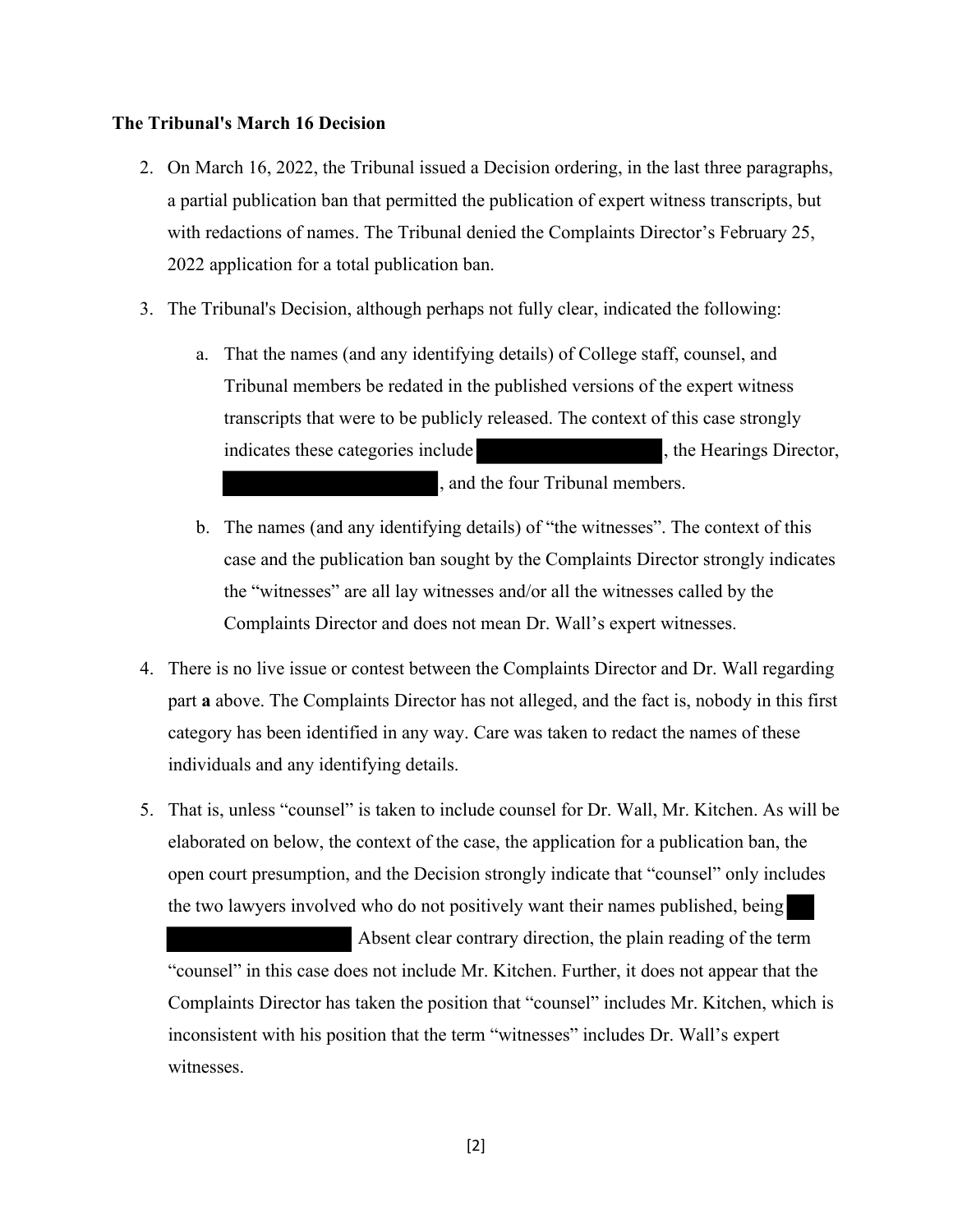- 6. The issue then becomes what the scope of the term "witnesses" is. Dr. Wall is of the position that the Tribunal's order does not apply to his own expert witnesses. Dr. Wall submits that it is only reasonable to interpret the use by the Tribunal of the term "witnesses" to not refer to his own expert witnesses, who do not object to their names being published. The context of the Decision, the application for a publication ban, the open court presumption, and the case generally weighs in favour of that interpretation. It certainly establishes that, if the Tribunal did in fact intend the term "witnesses" to include Dr. Wall's expert witnesses, such inclusion was not express, not clear, and it was reasonable for Dr. Wall to conclude the "witnesses" did not include his expert witnesses, just as "witnesses" did not include himself and "counsel" did not include his counsel.
- 7. The position of Dr. Wall from the outset was that the transcripts of the five expert witnesses be published, but with the names of lay or regular witnesses and all other individuals involved *except the experts themselves* be redacted. Implicit and ancillary to this is the presumption that the names of Dr. Wall and his counsel would also be published.
- 8. The position of the Complaints Director was that the transcripts not be published at all, *but if they were, that no names (or identifying details) of anybody on the College's or Tribunal's side be published*. Never did the Complaints Director take the position that, should the expert witness transcripts be published, Dr. Wall must be prohibited from publishing the names of *his* expert witnesses. Indeed, such a position would be strange, to say the least. There is an open court presumption that the publication of transcripts, *including the names of expert witnesses*, is not only permitted, but constitutionally protected. This presumption and the context of this case are critical to determining the scope of the Tribunal's order and the scope of the term "witnesses".
- 9. A publication ban is the exception to the rule. Absent such a specific exception, publication of transcripts is presumed permissible. The Tribunal's order constitutes a partial or limited publication ban. Given the context, it was apparent to Dr. Wall that the scope of the Tribunal's publication ban extended to redacting the names of the College's staff, counsel for the Complaints Director, the Tribunal members, counsel for the Tribunal, and lay witnesses (which overlaps with the category of College staff, as it

[3]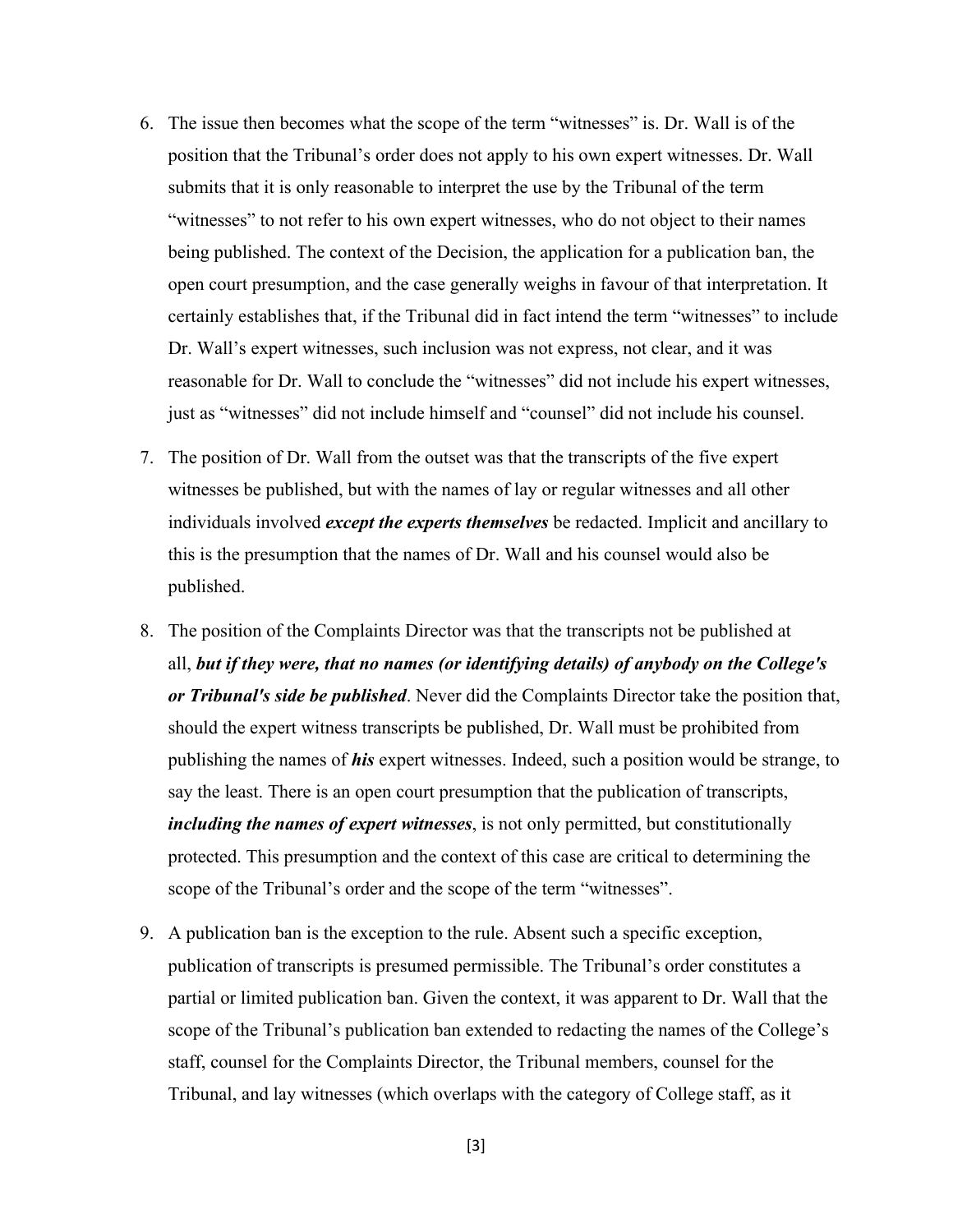includes ). At most, the Tribunal's publication ban extended to the Complaints Director's expert witness, given that was requested by the Complaints Director as part of his application for a publication ban.

- 10. The only way the Tribunal's order could extend beyond these individuals, or, in other words, extend to cover Dr. Wall's experts, is if the Complaints Director sought a publication ban to extend that far, which he did not. He sought either a total publication ban preventing any and all publication of transcripts, or, in the alternative, that names of everyone who is not a witness called by Dr. Wall be redacted on published transcripts. Therefore, in this context, the meaning of "witnesses", absent explicit contrary qualification, *does not include Dr. Wall's expert witnesses*, just like "counsel" does not, in the context, include Mr. Kitchen and "witnesses" also does not include Dr. Wall himself, even though he is, in fact, a "witness". If the Complaint's Director had taken the position he now does at the hearing of his application for a publication ban on February 25, which he did not, Dr. Wall would have responded and opposed a ban on the names of his expert witnesses, himself, and his counsel.
- 11. The reality is that this issue was not canvassed by the parties on February 25 because it was not raised. The only live issues were publication itself, and, if publication was permitted, redacting the names of College staff and Tribunal members so as to prevent any potential, however remote, risk to the integrity of the process and risk to the unnamed individuals. Even this second issue was given little attention because Dr. Wall consented to the redaction of the names of witnesses that were not called by him. The only issue fully argued was whether the transcripts should be published at all. In light of this, and the remedies now sought by the Complaints Director in his latest application, it appears the Complaints Director wants a second kick at the can, to obtain the publication ban he failed to obtain the first time. It goes without saying that doing so is a waste of adjudicative resources and an inappropriate attempt to bring in through the back door what could not be brought through the front door.
- 12. Dr. Wall did not redact the names or identifying details of 3 of his 4 expert witnesses, . This indeed was intentional, but was not a breach of the Tribunal's order, for the reasons set out above.
	- $[4]$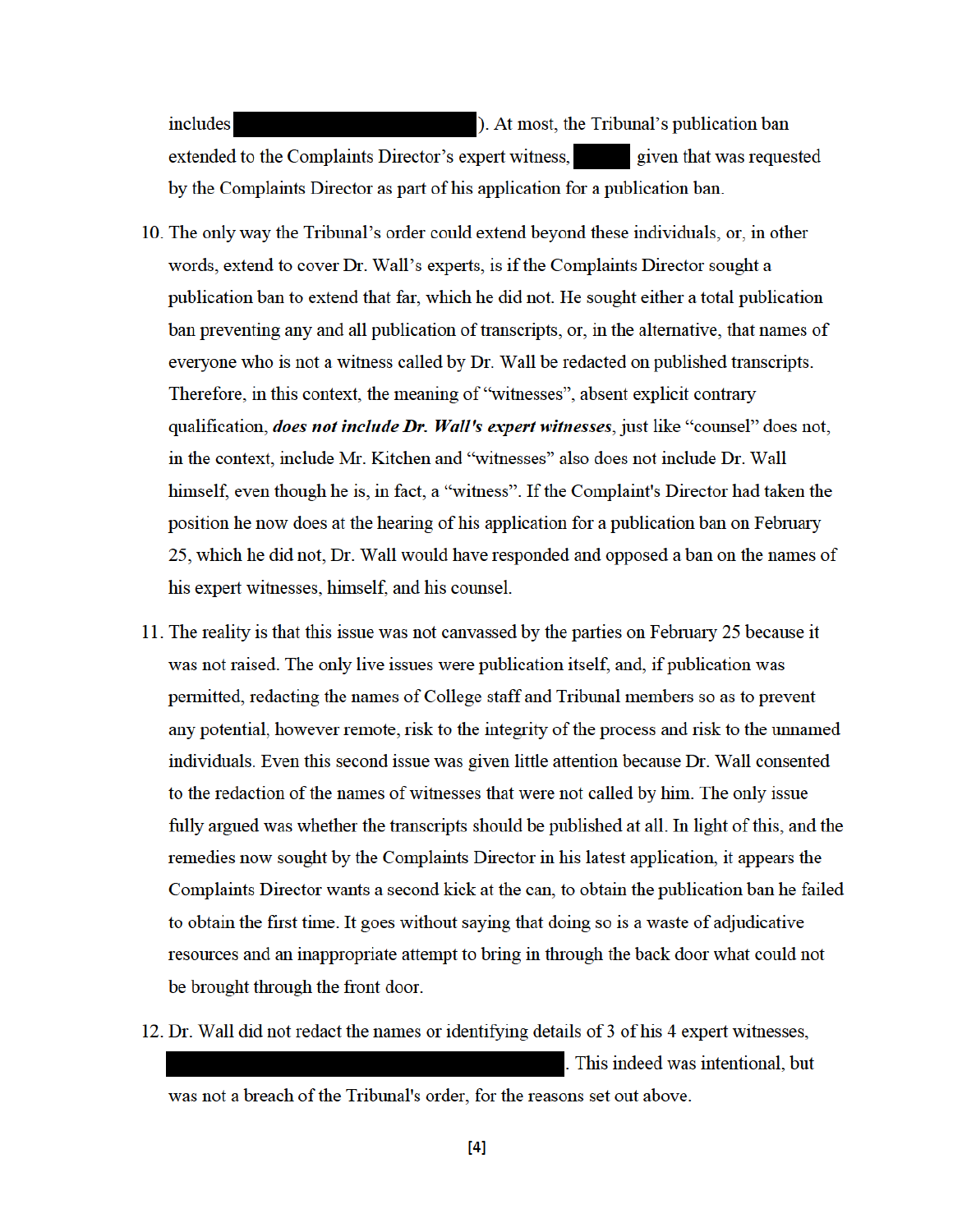- 13. In the alternative, if it was a breach, it was inadvertent, and done in good faith resulting from a reasonable interpretation of the scope of the Tribunal's order. Further, no harm to anybody has resulted from the breach, least the Complaints Director or his witnesses, who remain unknown.
- 14. Dr. Wall redacted the name of (and any identifying details). This was done out of an abundance of caution, with a view to the Tribunal's comment in the third last paragraph, "with the exception of expert Testimony" (although the meaning of this comment is unclear), and with a view to being courteous toward the express desire of the Complaint's Director that name not be published. Had it been important to Dr. Wall that name be published along with the names of his expert witnesses, Dr. Wall would have sought further clarification from the Tribunal.
- 15. Dr. Wall has gone to great lengths to be courteous and civil through these proceedings, as exemplified in providing notice of the intended publication of transcripts to the Complaints Director and agreeing to delay publication until the Complaints Director brought his application for a publication ban. The open court presumption, reflected in the *HPA*, and Dr. Wall's *Charter* rights entitled Dr. Wall to publish unredacted expert witness transcripts without notice to the Complaints Director or permission from the Tribunal. However, Dr. Wall provided notice and consented to delay publication to be courteous to everyone involved in the process, even the Complaints Director who has so scornfully and scandalously accused Dr. Wall.
- 16. Regarding "ancillary content or explanatory comments", Dr. Wall did not, and the Complaints Director is not alleging, that Dr. Wall or his counsel made any comments that tend to identify any individual or witnesses that are not himself, his counsel, or his expert witnesses.
- 17. Dr. Wall submits that the Tribunal must not issue a decision regarding the allegation Dr. Wall published the expert witness transcripts in breach of the March 16 Decision until the transcripts of the February 25 hearing of the publication ban are obtained and put into the record, and an open hearing is held at which counsel for both sides can provide oral submissions. Dr. Wall objects and no longer consents to proceeding with closing argument on April 11-12, 2022.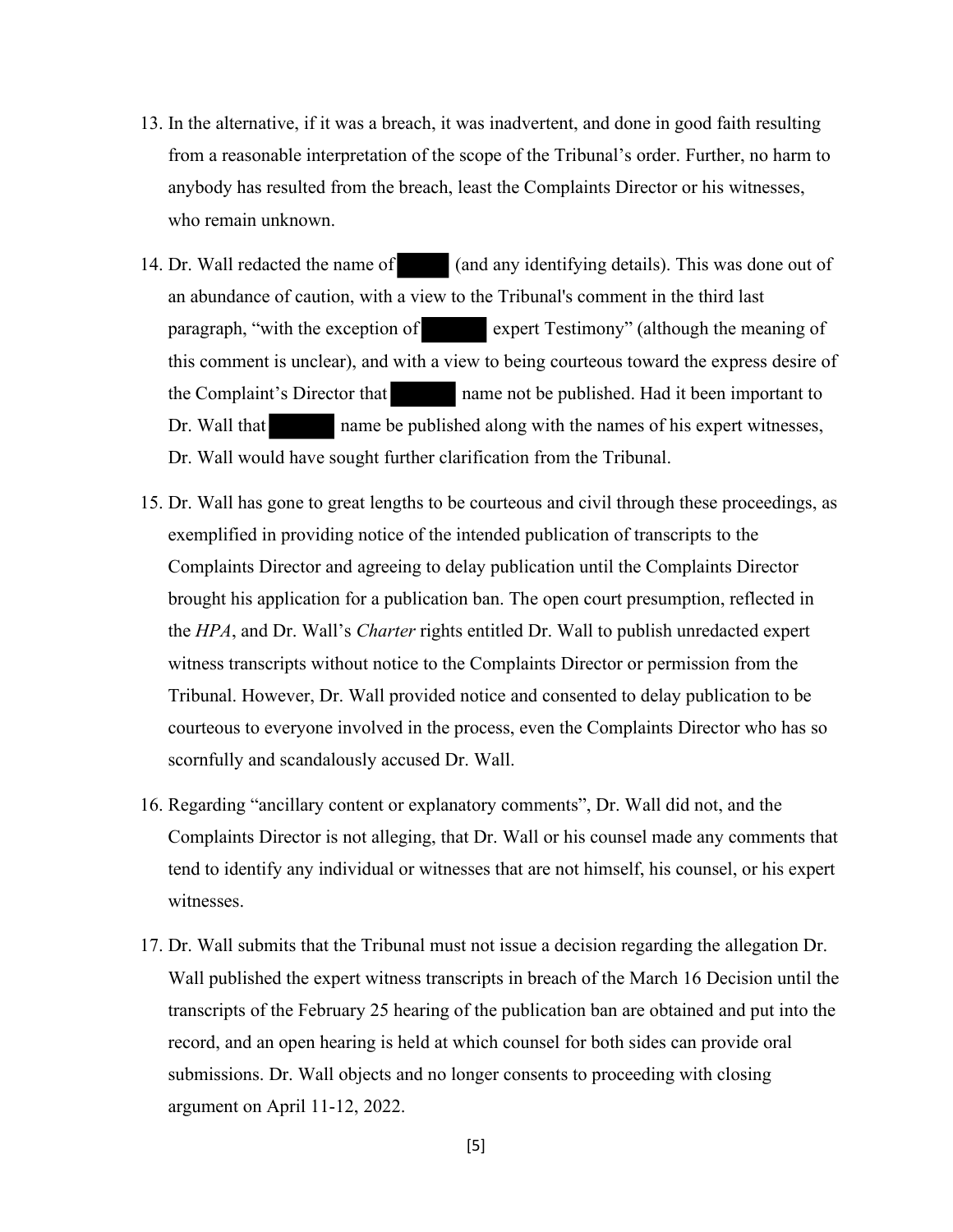#### **The Complaints Director's "Concerns"**

- 18. The Complaints Director's purported "concerns" amount to bald and unsupported assertions of "harm" and improper accusations that Dr. Wall is in contempt of the Tribunal and its orders, has exercised his right to make a full answer and defence in bad faith, and is "ungovernable".
- 19. The Complaints Director has no good faith "concerns". He has improperly and disingenuously claimed "harm" has been done by the publication of the names of Dr. Wall's expert witness, but has provided absolutely no support for such claim. Indeed, such a claim is absurd. No harm has been done to anybody, least the Complaints Director or his witnesses. No harm could be done by Dr. Wall publishing the names of his own expert witnesses in what is a public, open process pursuant to his rights under the *Health Professions Act* and sections 2(b) and 11 of the *Charter*.
- 20. As explained above, any breach, which Dr. Wall does not concede, was committed inadvertently, in good faith.

#### **The Requested Remedy**

- 21. The remedy requested by the Complaints Director is not aimed at bringing Dr. Wall into compliance with the Tribunal's Decision, if in fact Dr. Wall is not already in compliance. Rather, the Complaints Director is again asking for a total publication ban, and then some. This time, he is seeking even to censor Dr. Wall and his counsel so that they cannot publicly discuss his case.
- 22. The Complaints Director wants the expert witness transcripts *removed* altogether, not merely redacted to remove the names of  $\blacksquare$ , which would be the appropriate remedy if the Tribunal agrees with the Complaints Director's position.
- 23. The Complaints Director also wants what he refers to as the "ancillary comments" on the Liberty Coalition Canada website *removed***.** This content is a description of aspects of Dr. Wall's case and contains no reference to the names of his expert witnesses. It is trite law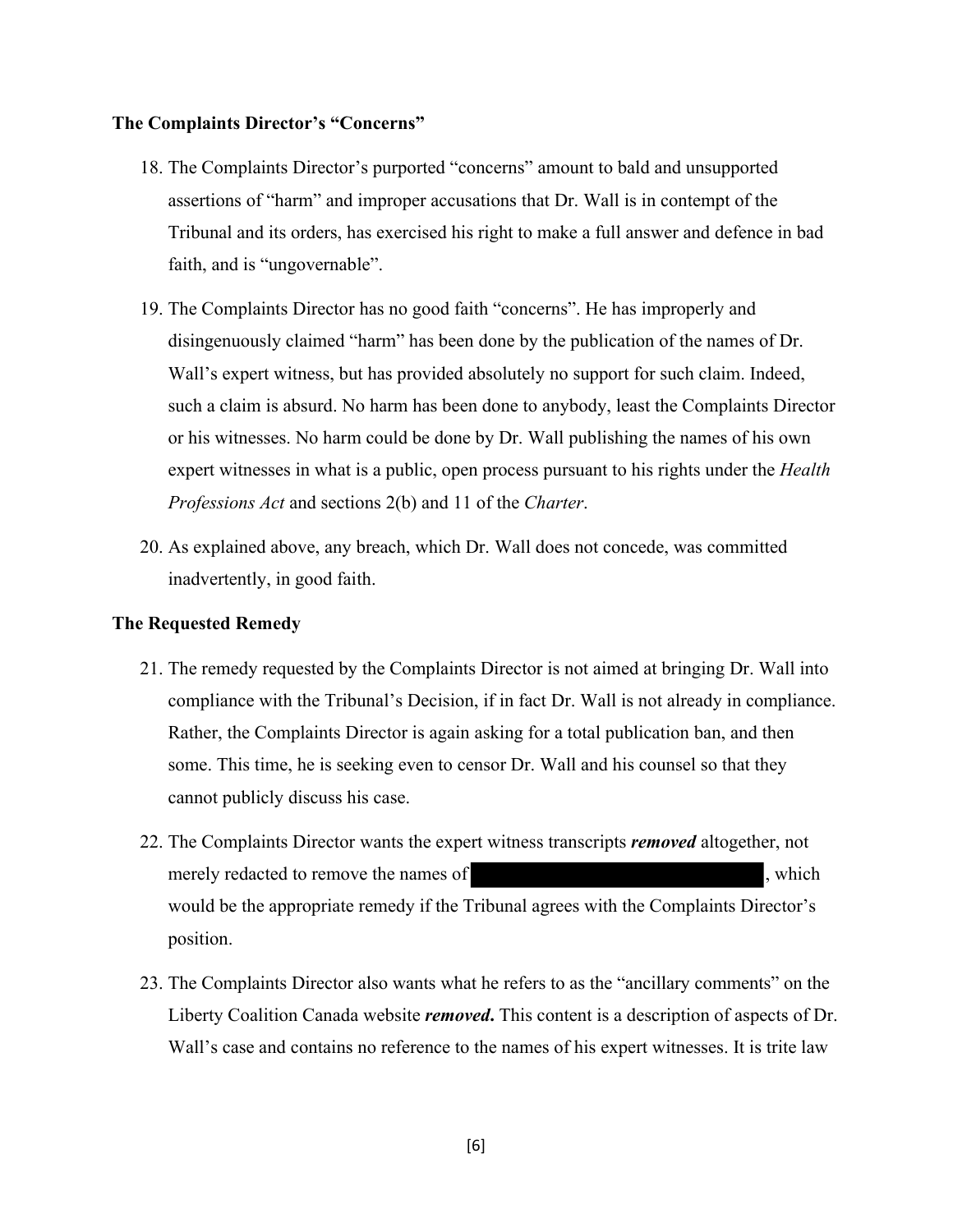that Dr. Wall has a right guaranteed by sections 2(b) and 11 of the *Charter* to make these comments.

24. Dr. Wall submits that, should the Tribunal find that the names of were published in breach of the March 16 Decision, the only appropriate remedy is to order that all references to the names of these three expert witnesses (and any identifying details) be redacted.

#### **Costs**

- 25. In response to the Complaints Director's submissions regarding costs, Dr. Wall submits that he is entitled to the costs of the Complaints Director's February 25 application for a total publication ban, regardless of the ultimate outcome, as Dr. Wall was successful in that application and said application was unnecessary and had no reasonable chance of success given the law regarding publication bans. Dr. Wall had, prior to the February 25 hearing, consented to the redaction of the names of everyone involved in the proceeding except the expert witnesses.
- 26. As to costs for the Complaints Director's current application, if the Complaints Director succeeds, he is only entitled to costs in the regular amount, not 100% of what he actually spends, which amounts to solicitor-client costs and is only available to private parties in private proceedings, not to public bodies prosecuting professionals for alleged unprofessional conduct. Should Dr. Wall succeed on the current applications, he submits he is again entitled to costs.

#### **PART 2: CROSS-APPLICATION OF THE REGULATED MEMBER**

27. The Complaints Director makes a number of very serious accusations in the March 28 Email. He does not merely assert that a breach has occurred, he states the breach was willful and deliberate. He also brazenly asserts "harm" has been done, without even attempting to identify that harm and defend his assertion of the infliction of said harm.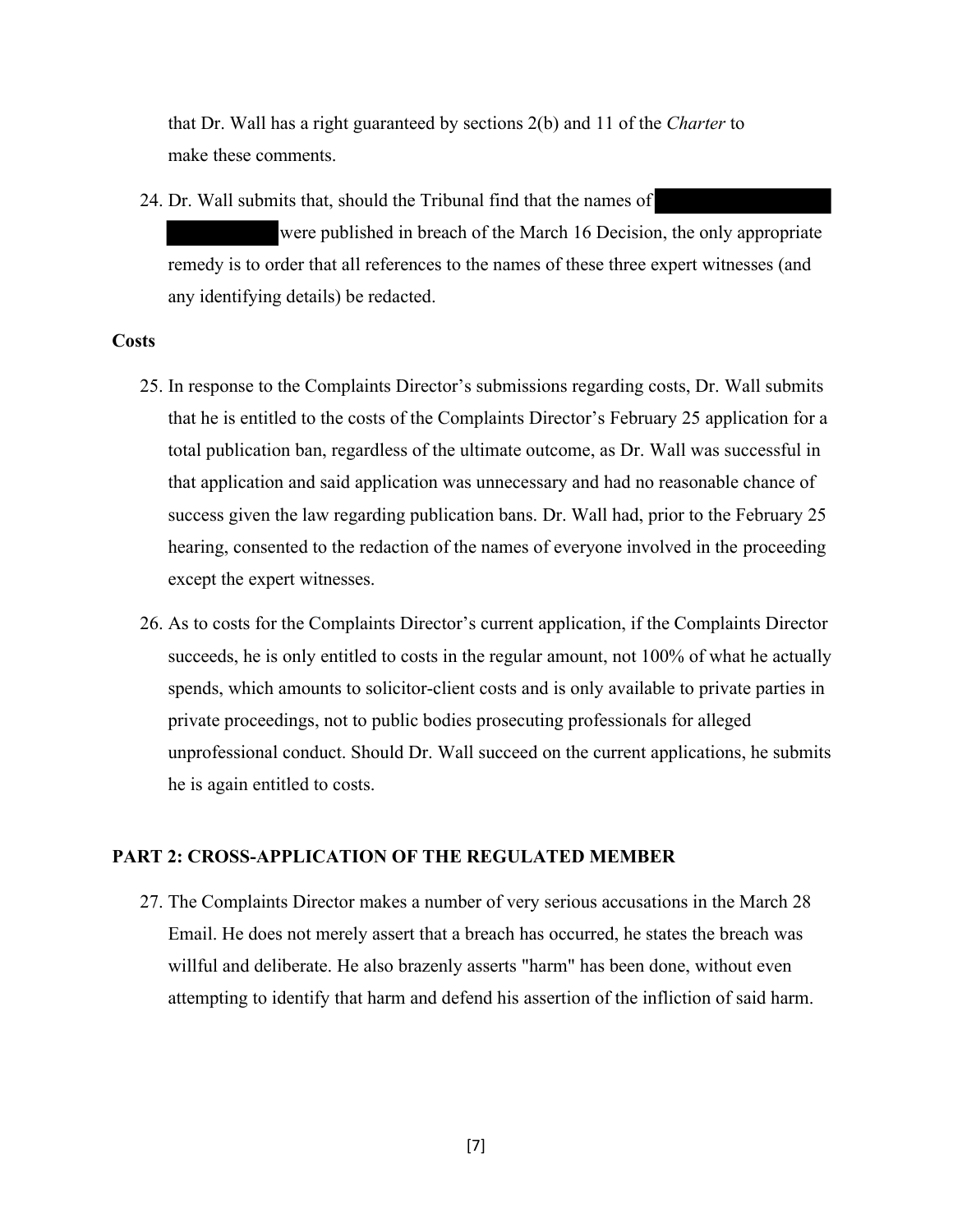28. The Complaints Director makes the following accusations and threats in his email, through counsel, of March 28, 2022:

> *From the Complaints Director's perspective, a straightforward set of charges confined to professional non-compliance has been distorted and has again led to the further unnecessary expenditure of significant time and cost. To date, the discipline hearing has resulted in the College incurring in excess of \$200,000.00 in costs, an astonishing amount that continues to be increased due to the actions of Dr. Wall that have resulted in an unnecessarily lengthy and complex hearing.*

*For the record, the Complaints Director is taking the position that the breaches of the Order by Dr. Wall are part of a continuing pattern of non-compliance and are evidence of the ungovernability of Dr. Wall as a member of the chiropractic profession. It was incumbent on Dr. Wall (and his legal counsel for whose actions Dr. Wall is responsible) to ensure meticulous and absolute compliance with the Orders. In short, this is not a situation where the breaches of the Order fall within a "gray area" or can be disputed.* [Emphasis added]

- 29. The Complaints Director's unsupported accusations and assertions are scandalous and the Complaints Director's conduct in making these accusations and threats on the record constitutes prosecutorial misconduct. The Complaints Director presumes to know the mind of Dr. Wall, assuming that Dr. Wall intentionally and wantonly set out to breach the Tribunal's order. If there is a breach, which Dr. Wall disputes, it was not deliberate. So much is obvious. In good faith, Dr. Wall *reasonably* believed he was permitted to publish the names of his own expert witnesses. The accusation by the Complaints Director that Dr. Wall intentionally breached the order is made in bad faith. No reasonable prosecutor, acting in good faith, would make such an outrageous accusation.
- 30. Without at least some evidence Dr. Wall's actions were willful and that he intentionally disobeyed the order, the Complaints Director must not make such an accusation. The Complaints Director has a duty of good faith and must uphold the honor of his office as a prosecutor in this matter and the Complaints Director of a professional regulatory body exercising statutory authority. By making this accusation, he has breached that duty of good faith and acted contrary to that honour. In the event the Complaints Director seeks to claim he is not akin to a prosecutor, it must be remembered that he relied on the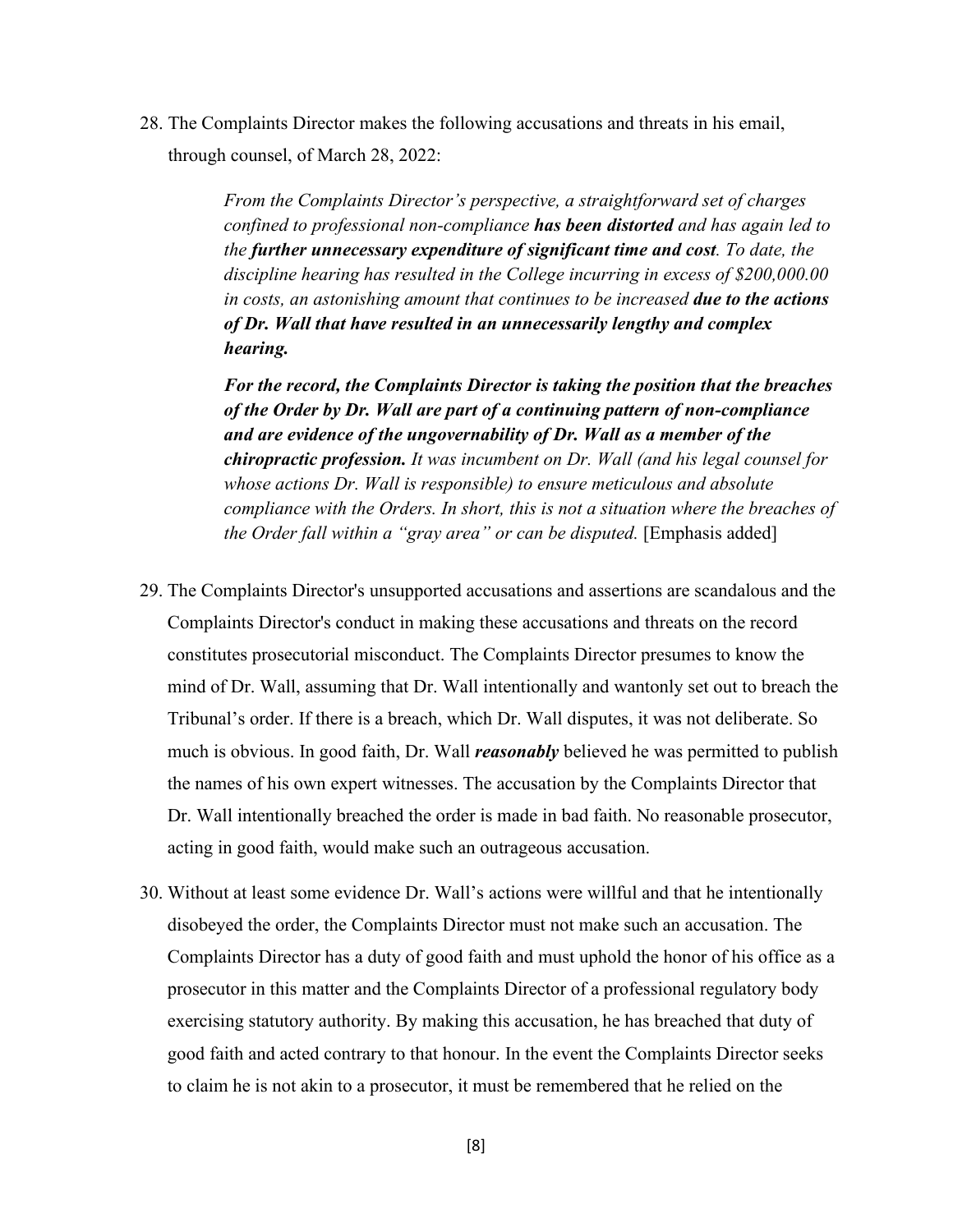doctrine of prosecutorial discretion to support his application to amend the Charges at the beginning of this proceeding.

- 31. It is open to the Complaints Director to argue that the Tribunal's order prohibits the publication of the names of Dr. Wall's expert witnesses and that Dr. Wall has therefore breached the order. It is not open to him to accuse Dr. Wall of deliberately breaching the order or to accuse him of causing harm without providing any supporting evidence.
- 32. The Complaints Director's inappropriate conduct is exasperated by the threat of imposing large costs on Dr. Wall and purporting to blame Dr. Wall for these costs being incurred. The Complaints Director refuses or fails to acknowledge that these are the costs of *prosecuting a matter in which the accused professional has exercised his right to put forth a full answer and defence.*
- 33. It is scandalous and beneath the Complaints Director's office to suggest that Dr. Wall's defence is somehow frivolous, or amounts to a filibuster. The College, including the office of the Complaints Director, is bound by the *Alberta Human Rights Act* and the *Canadian Charter of Rights and* Freedoms. All the evidence Dr. Wall has called is relevant to his arguments the College has breached those instruments and his rights. This matter is not a civil suit involving a dispute between two private parties. In that context, threatening costs is acceptable. This is a public law matter, involving the prosecution of a professional by the government body that regulates that professional. Threatening costs in the manner the Complaints Director has done is reasonably perceived as a bad faith attempt by the Complaints Director to extract a conviction by intimidating Dr. Wall so that he does not exercise his right to put forth a full answer and defence.
- 34. Further still, the Complaints Director is seeking to unlawfully censor Dr. Wall and have the Tribunal order such unlawful censorship by requesting the removal of content on the Liberty Coalition Canada website. To seek such an impossible remedy is oppressive and evinces bad faith. The Complaints Director is seeking to subvert the process by which he prosecutes this matter, in breach of his duty of good faith. He scandalously accuses Dr. Wall of "distorting" the process by reasonably exercising his rights, yet seeks to unlawfully make his prosecution of Dr. Wall secret.

[9]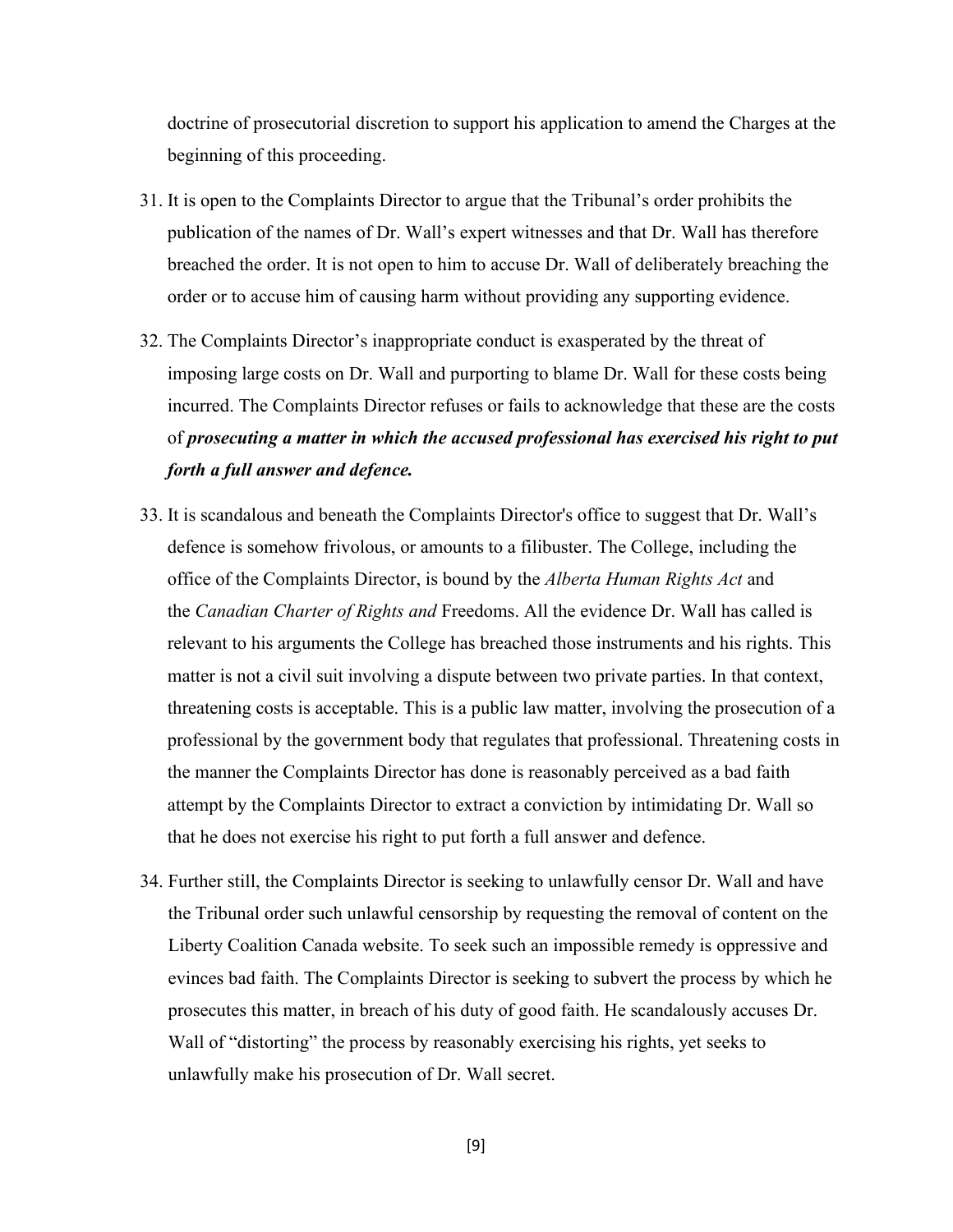- 35. Further exasperation takes the form of the Complaints Director now accusing Dr. Wall of ungovernability. This is a new charge, never before expressed. This charge cannot be made in a private email to the Tribunal. It requires an application before the Tribunal, open to the public, to amend the Charges. Even then, it is procedurally unfair and impermissibly prejudicial to Dr. Wall to amend the Charges part way through the hearing of the Charges. Further, "ungovernability" is the ultimate accusation of professional misconduct, one that often results in the long-term or permanent loss of licence to practice. To make such an accusation within an email to the Tribunal is also reasonably perceived as an attempt to intimate Dr. Wall and undermine his ability to mount a full answer and defence, in breach of his rights and in violation of procedural fairness.
- 36. Such threats, accusations, and attempts to undermine the exercise of the rights of the accused professional is unlawful, as it is both a breach of Dr. Wall's rights and the Complaints Director's duty of good faith in his role as prosecutor. Such prosecutorial misconduct by a prosecutor in the criminal context leads to a mistrial, if not also tort claims of malicious prosecution.
- 37. Dr. Wall submits closing argument cannot proceed as scheduled on April 11-12, 2022 under the circumstances. Dr. Wall submits that the prosecution of this matter must not proceed in any manner until the issues regarding the Complaints Director's accusation of willful breach and Dr. Wall's allegation of prosecutorial misconduct are fully addressed. Dr. Wall objects in no uncertain terms, on the grounds of procedural unfairness, to closing argument occurring on April 11-12.
- 38. Further, Dr. Wall submits a hearing is required for the Tribunal to make a determination of the Complaints Director's and Dr. Wall's applications. Such issues of misconduct, fundamental rights, and procedural fairness demand a full hearing at which counsel make oral submissions. Further, no decision can be made by the Tribunal until the transcripts of the hearing of the Complaints Director's February 25 application for a publication ban are obtained and entered into the record, and submissions from counsel regarding the transcripts have been provided.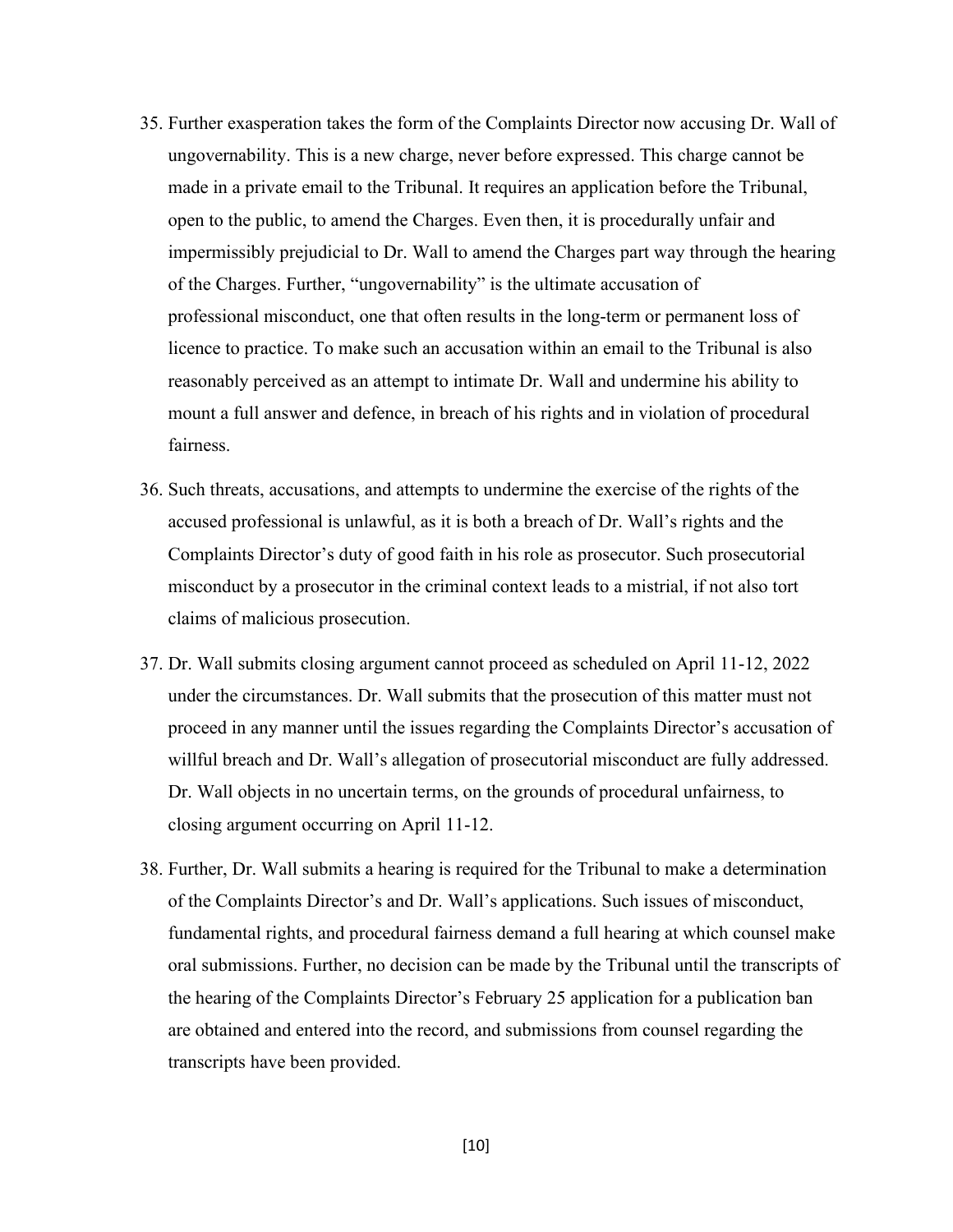#### **Relief Sought**

- 39. Dr. Wall herein applies to the Tribunal for the following relief:
	- a. An interim order directing that closing argument be adjourned and April 12, 2022, or some other date selected by the Tribunal, be set as the hearing date for the Complaints Director's and Dr. Wall's within applications.
	- b. An order directing the removal of the Complaints Director, for incurable prosecutorial misconduct, and the appointment of a new prosecutor, or, in the alternative;
	- c. An order directing the Complaints Director to:
		- i. Cease issuing threats related to costs, not again to be made;
		- ii. Withdraw his scandalous accusation Dr. Wall willfully breached the Tribunal's March 16 order, not to be made again; and
		- iii. Withdraw his accusation of "ungovernability", not to again be made unless through a formal application to amend the Charges.

ALL OF WHICH IS RESPECTFULLY SUBMITTED THIS 29<sup>th</sup> day of March, 2022

\_\_\_\_\_\_\_\_\_\_\_\_\_\_\_\_\_\_\_\_\_\_\_\_

**James S. M. Kitchen Counsel for the Regulated Member, Dr. Curtis Wall** 

James S. M. Kitchen, Barrister & Solicitor 203-304 Main St S, Suite 224 Airdrie, AB T4B 3C3 Phone: 403-667-8575 Email: james@jsmklaw.ca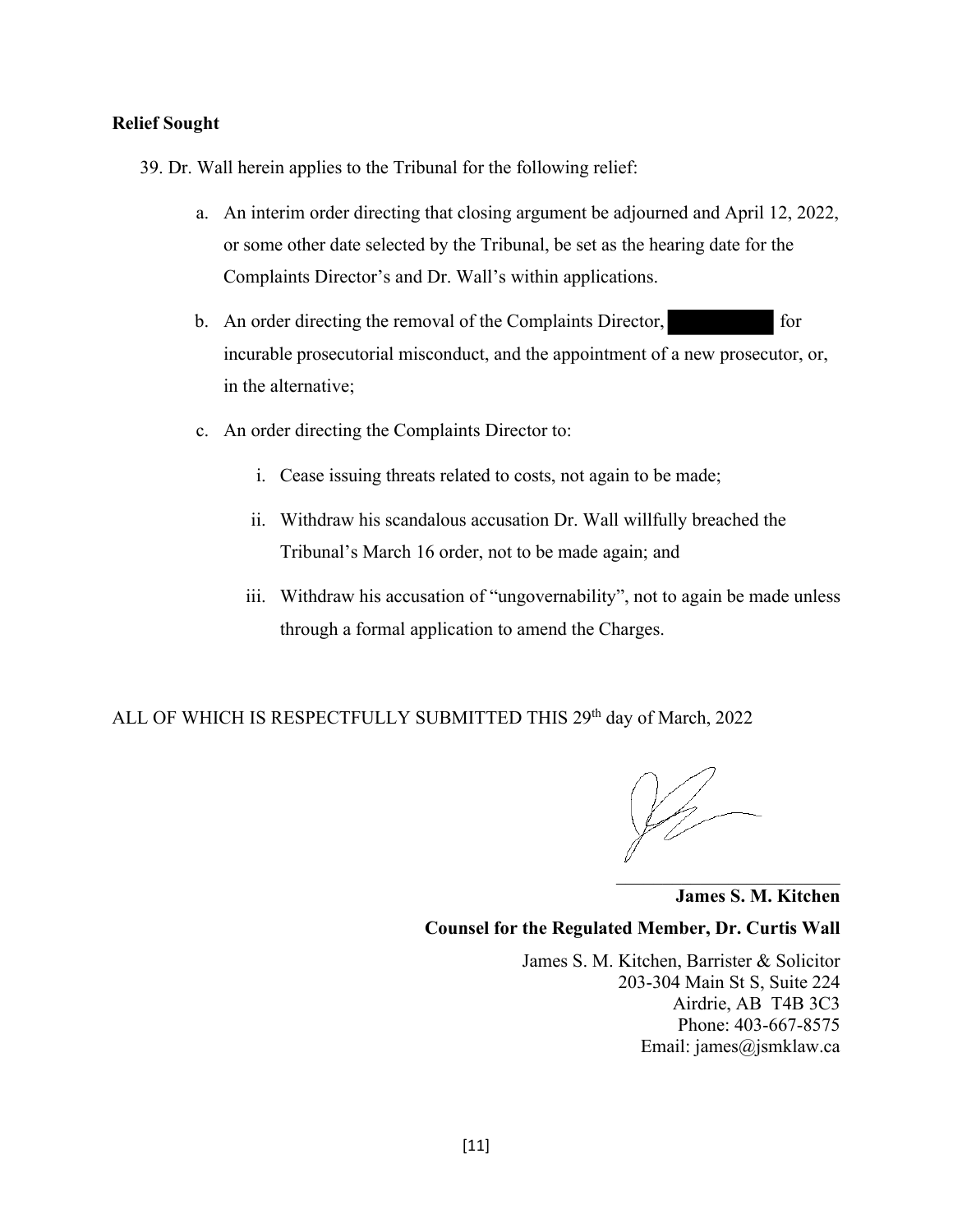# **SCHEDULE A**

# **CCA - Dr. W.**



### Hello

I am writing to you regarding a matter of great concern on the part of the Complaints Director arising from clear breaches by Dr. Wall of the Hearing Tribunal's (the "Tribunal") March 16, 2022 interim written decision (the "Decision") regarding publication of hearing transcripts (the Transcripts") and related matters. As detailed below, my client requests immediate direction from the Tribunal to Mr. Kitchen and Dr. Wall to address these breaches.

I have copied Mr. Kitchen with this e-mail.

## **The Tribunal's March 16, 2022 Decision**

After a virtual hearing on February 25, 2002 (the "Hearing"), the Tribunal issued its Decision. On page 4 of the Decision, the Tribunal issued clear and explicit orders regarding (i) the redactions to be made to the Transcripts prior to publication and (ii) a prohibition on ancillary content or explanatory comments relating to the Transcripts. The Tribunal's stated orders are:

"We find that the transcripts of the expert witnesses who testified in this proceeding may be published on the condition that all identification of the witnesses, the tribunal, and the counsel be redacted from those transcripts. We appreciate that this will require a line-by-line review of the document proposed to be published. That will be necessary to ensure that there is no reference to any of the names of the parties that testified, nor the names of the counsel involved or the tribunal members.

We also direct that any publication does not contain any ancillary content or explanatory comments that could in any way bypass our decision and identify the witnesses, tribunal members or counsel. If the parties seek further direction or have questions arising, the panel is prepared to reconvene"

(collectively, the "Orders")

## **Publication by Dr. Wall and Breaches of the Decision**

It has come to the Complaints Director's attention that the Transcripts have been published on the Liberty Coalition Canada ("LCC") website at:

https://www.libertycoalitioncanada.com/acacvdrcurtiswall-case-description

PDFs of certain witness Transcripts are on the bottom of that website page. Two of those PDFs are titled:

"Transcript of Testimony of "

"Transcript of Testimony of "

[Emphasis Added]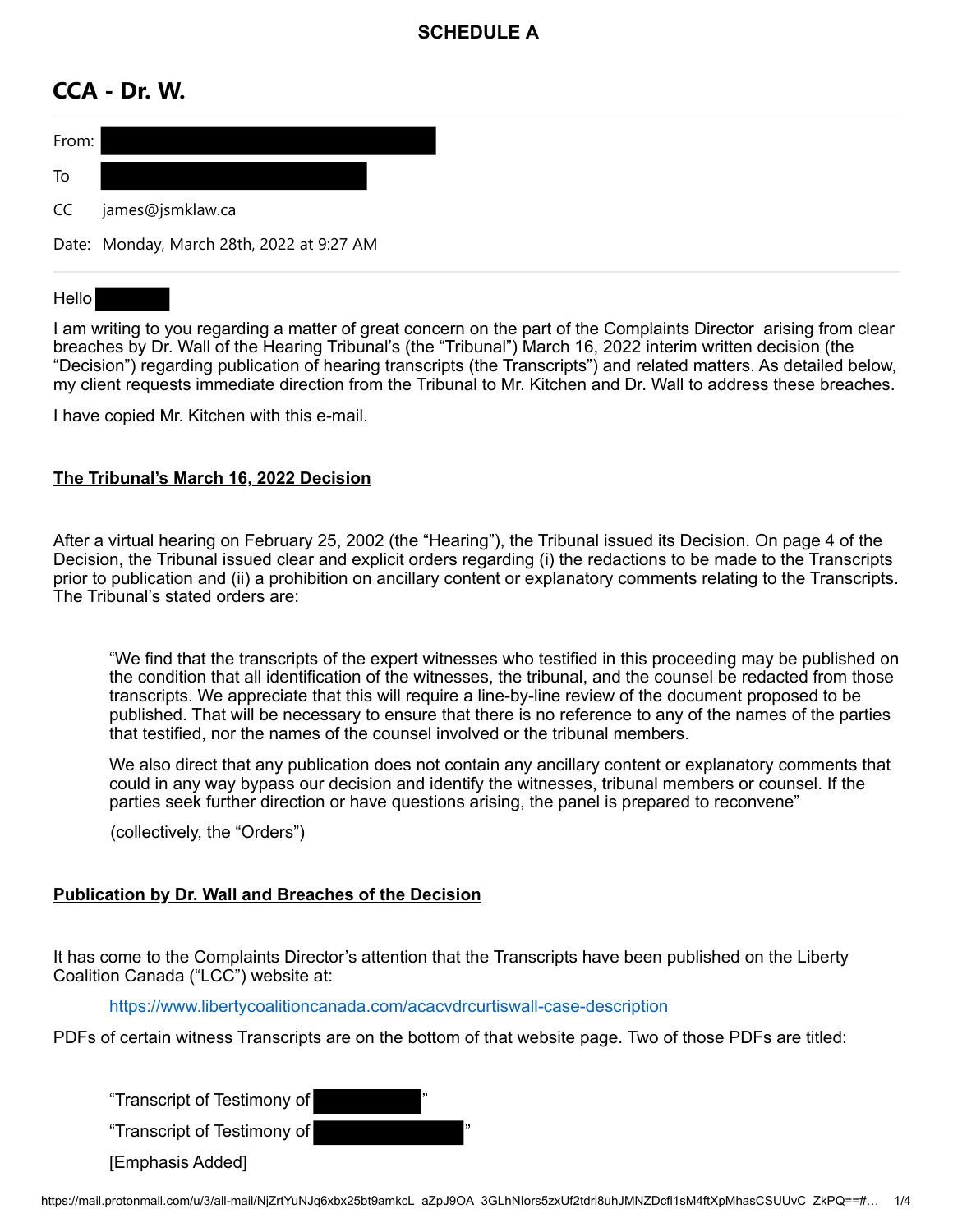Additionally, when accessing the PDF for **the summan is transcript it is evident that his name and** name have not been completely redacted and they appear numerous times in that Transcript (for example see page 002 and lines 6, 12 and 18).

Similarly, when accessing the PDF to Transcript his name has also not been completely redacted and it appears in that Transcript (for example see page 003 and line 10).

This is clearly a breach of the Tribunal's orders. As mentioned above, the Tribunal's Orders stated:

"We find that the transcripts of **the expert witnesses who testified in this proceeding** may be published on the condition that all identification of the witnesses, the tribunal, and the counsel be redacted from those transcripts." [Emphasis Added]

This prohibition applies equally to the Complaints Director's expert witnesses and Dr. Wall's expert witnesses. There was no distinction made between one parties' expert witnesses and the other parties' expert witnesses. Instead, the prohibition on naming expert witnesses was uniform and all encompassing.

This publication constitutes a clear and unequivocal breach of the Orders.

Just as troubling is the fact that the following statement appears on the LCC website just above the PDFs of the Transcripts:

"CASE UPDATE:

As with most hearings of this type, transcripts have been produced by a court reporter of the testimony of each witness, including the expert witnesses. Following the last day of testimony on January 29, 2021, Dr. Wall informed the ACAC that he would be releasing to the public the transcripts of all the expert witness testimony, as is his constitutional right to do so, protected by the open court principle, freedom of expression, and the right to a fair and public hearing. The ACAC objected to the release of transcripts, citing unspecified concerns about the timing of the release. The ACAC applied to the Tribunal hearing Dr. Wall's case for a publication ban to make all the transcripts secret so the public could not have access. A hearing was held in February at which Mr. Kitchen opposed the publication ban and urged the Tribunal to follow the law regarding open and public hearings, which includes the publication of transcripts for the public to read. On March 15, 2021, the Tribunal issued its decision to deny the publication ban sought by the ACAC and permit the release of the transcripts.

**The transcripts of expert witness testimony, which consist of nearly 1000 pages, abundantly establish through scientific and medical evidence that the masks typically mandated to purportedly stop the spread of COVID are utterly ineffective and harmful. The expert witness for the ACAC twice retracted portions of his opinion report and was repeatedly proven wrong by Dr. Wall's expert witnesses. Dr. Wall's expert witnesses established that within minutes of wearing a mask the wearer begins suffering the toxic effects of oxygen deprivation and overexposure to carbon dioxide and that the wearing of masks by asymptomatic people has no impact on the rate of transmission of the SARS-Cov-2 virus.**

**Any general requirement to wear a mask is unjustified in light of the scientific fact they are ineffective at stopping the transmission of COVID-19. But any requirement to wear a mask under the threat of professional discipline that allows for no exceptions for those medically unable to wear a mask is even more unreasonable, oppressive, and discriminatory. Defending Dr. Wall against the ACAC is LCC Chief Litigator, James S. M. Kitchen. Liberty Coalition Canada.**" [Emphasis Added]

(the "Ancillary Comments")

Again, this is clearly a breach of the Tribunal's Orders when they stated:

"We also direct that any publication does not contain any ancillary content or explanatory comments that could in any way bypass our decision and identify the witnesses, tribunal members or counsel."

#### **The Complaints Director's Concerns**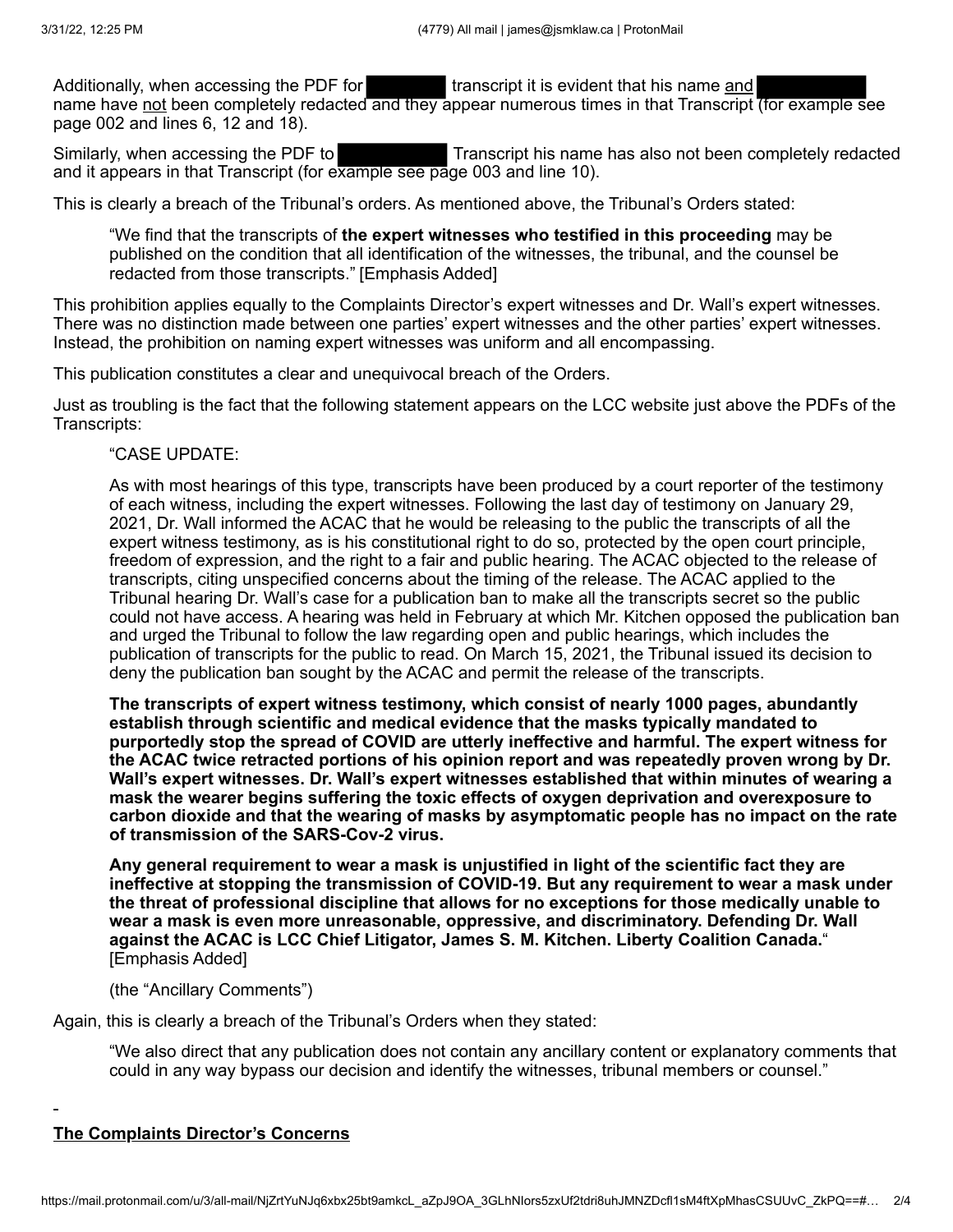As a starting point, the breaches mentioned above are unequivocal and unambiguous and display fundamental non-compliance with the Tribunal's mandatory direction and, in a more general sense, it's authority over the entire proceedings.

The Ancillary Comments are obviously and undeniably deliberate "ancillary content or explanatory comments". Posting the Ancillary Comments was not an inadvertent or mistaken action. It represented a highly troubling deliberate and independent decision by Dr. Wall to disregard the Orders in sprit and in content and to disregard his professional obligations as a regulated member of the College.

That breach and breaching the redaction of names order represent the very "harm" that motivated the Complaints Director to bring his interim application after Mr. Kitchen ---over five months after the hearing began and prior to any written decision being issued by the Tribunal--- advised of Dr. Wall's intention to publish the Transcripts.

As emphasized at the Hearing, the Complaints Director wanted to prevent release of the Transcripts prior to the conclusion of the Hearing to avoid tainting or harming both the Tribunal's decision-making and any appeal process.

It is extremely troubling that a situation has arisen where, in breach of the Orders, Dr. Wall has effectively already begun his closing submissions and is selectively mentioning evidence without context and with his own interpretation of the expert evidence.

As the Tribunal knows, the Complaints Director has time and again focused the Tribunal on the fact that this is a simple and direct case of non-compliance with the College's Pandemic Directive and of Dr. Wall's related professional obligations.

Despite unequivocal and stringent Orders from the Tribunal, Dr. Wall has again taken a position of noncompliance and appears to have deliberately disregarded the legal authority of the Tribunal and the legislated hearing process under the HPA.

From the Complaints Director's perspective, a straightforward set of charges confined to professional noncompliance has been distorted and has again led to the further unnecessary expenditure of significant time and cost. To date, the discipline hearing has resulted in the College incurring in excess of \$200,000.00 in costs, an astonishing amount that continues to be increased due to the actions of Dr. Wall that have resulted in an unnecessarily lengthy and complex hearing.

For the record, the Complaints Director is taking the position that the breaches of the Order by Dr. Wall are part of a continuing pattern of non-compliance and are evidence of the ungovernability of Dr. Wall as a member of the chiropractic profession. It was incumbent on Dr. Wall (and his legal counsel for whose actions Dr. Wall is responsible) to ensure meticulous and absolute compliance with the Orders. In short, this is not a situation where the breaches of the Order fall within a "gray area" or can be disputed.

## **The Complaints Director's Requested Remedy**

The Complainants Director respectfully but strongly submits that the Hearing Tribunal immediately issue a supplemental order requiring complete and total compliance with the Orders including:

- (i) immediate removal of the PDFs of the Transcripts from the LCC website;
- (ii) immediate and, until the entire hearing regarding Dr. Wall and all written decisions by the Hearing Tribunal have been issued, removal of the Ancillary Comments from the LCC website;
- (iii) a review by the Tribunal of any further redacted versions of the Transcripts before any future publication to ensure all name redactions have been made.

As well, and as part of any overall costs order made by the Tribunal, the Complaints Director reserves his right to request an order requiring payment by Dr. Wall of one hundred (100%) percent of the Complaints Director's (i) costs for the publication interim application and (ii) the entirely avoidable steps to enforce of the Orders.